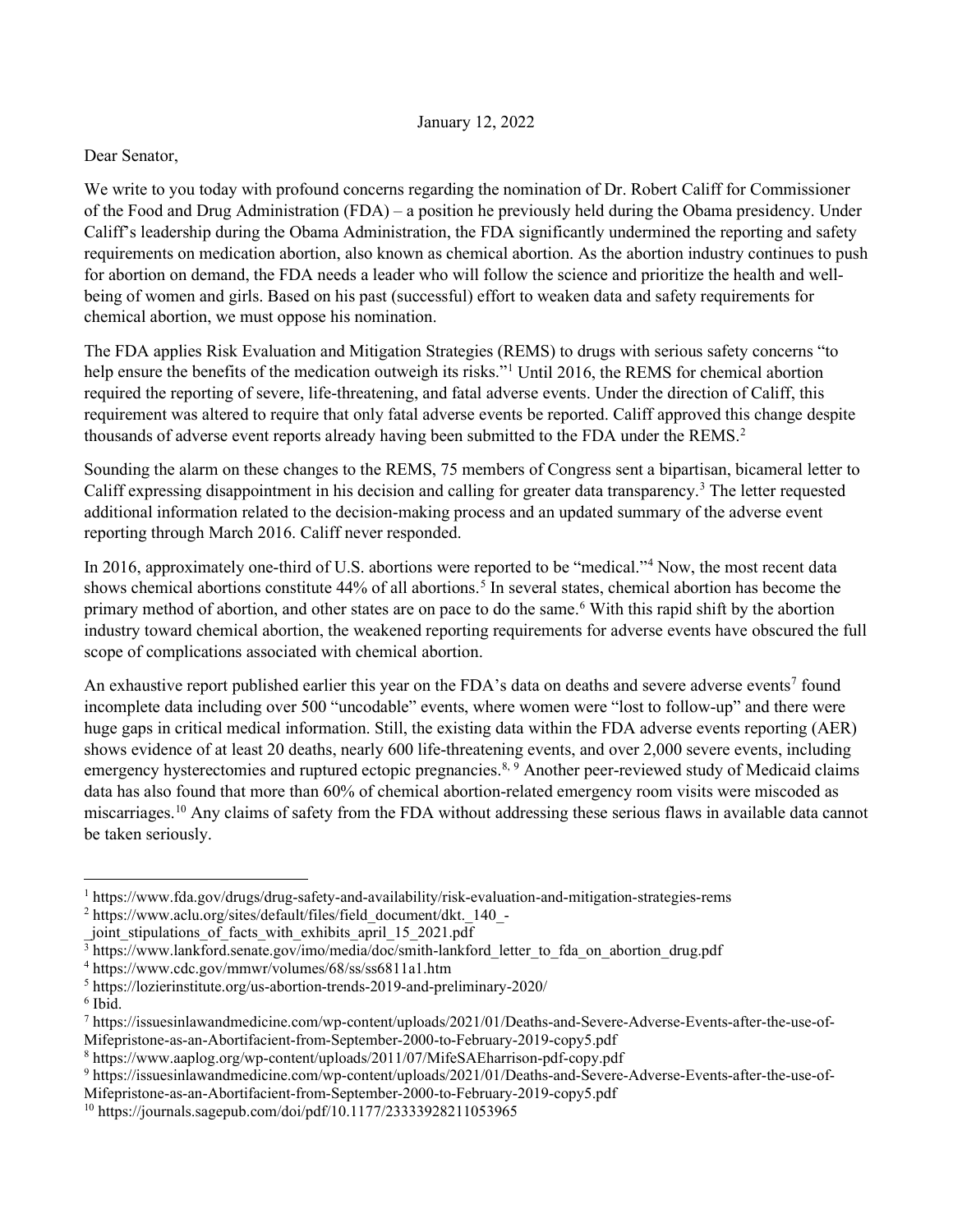In March 2020, at the onset of the COVID-19 pandemic, national and state pro-life leaders warned HHS Secretary Alex Azar of the abortion industry's scheme to use the pandemic as an excuse to expand abortion via telemedicine[.11](#page-1-0) The Trump Administration rightly defended these protections to avoid compounding the public health emergency. However, within a month of HHS Secretary Becerra's confirmation, the Biden FDA changed course, allowing abortion pills to be sent through the mail in direct contradiction of existing safety requirements, by using "enforcement discretion" to lift the REMS in-person dispensing requirement.<sup>[12](#page-1-1)</sup> By the following month, the FDA had committed to review data on the REMS for chemical abortion to assess whether the alreadyinsufficient requirements should be continued at all. [13](#page-1-2) In a decision driven by pro-abortion pressure, the FDA announced the results of this review, declaring the in-person requirement permanently removed from the REMS on December 16, 2021. The in-person requirement is needed to give physicians the opportunity to accurately confirm and date the pregnancy, rule out an ectopic pregnancy, test the woman's Rh factor, and make certain she is not being coerced into taking the drug regimen.

Failure to identify these risk factors can lead to traumatic, potentially life-threatening complications. The REMS must be strengthened, and accurate reporting reinstated, as called for by an association of OB/GYNs in a Citizen Petition<sup>[14](#page-1-3)</sup> submitted to the FDA in 2019.

In his confirmation hearing before the Senate Health, Education, Labor and Pensions Committee last month, Califf was asked about chemical abortion, and did not address his role in weakening safeguards on the drug. Instead, he told the committee that he trusted that any decision made by the FDA would be based on the best available data. There is a cruel irony in the fact that FDA data is "woefully inadequate"<sup>[15](#page-1-4)</sup> data due to Califf's own decisions while serving as FDA Commissioner during the Obama administration.

Now the Biden administration seeks your consent to return Dr. Robert Califf to the top spot at the FDA where he will be asked to approve mail-order chemical abortion. With a track record of rubber-stamping abortion industry demands and with permanent authorization of unsafe mail-order abortion hanging in the balance, Califf is the wrong choice for FDA Commissioner. We urge you to vote no on his nomination.

Sincerely,

| Marjorie Dannenfelser<br>President<br>Susan B. Anthony List | Jeanne Mancini<br>President<br>March for Life Education and Defense Fund |              |                   |
|-------------------------------------------------------------|--------------------------------------------------------------------------|--------------|-------------------|
|                                                             |                                                                          | Carol Tobias | Penny Young Nance |
|                                                             |                                                                          | President    | CEO and President |
| National Right to Life                                      | Concerned Women for America LAC                                          |              |                   |
| Kristan Hawkins                                             | Lila Rose                                                                |              |                   |
| President                                                   | Founder and President                                                    |              |                   |
| <b>Students for Life Action</b>                             | Live Action                                                              |              |                   |
|                                                             |                                                                          |              |                   |

<span id="page-1-0"></span><sup>11</sup> https://s27319.pcdn.co/wp-content/uploads/2020/03/LETTER-Pro-Life-Concerns-During-Coronavirus-Crisis-FINAL.pdf

<span id="page-1-1"></span><sup>12</sup> https://www.sba-list.org/wp-content/uploads/2021/04/govdoc20210412-226601.pdf

<span id="page-1-2"></span><sup>13</sup> https://www.courtlistener.com/docket/7007501/149/chelius-v-wright/

<span id="page-1-3"></span><sup>14</sup> https://aaplog.org/wp-content/uploads/2021/01/Citizen-Petition-Final-FDA-Mif-REMS.pdf

<span id="page-1-4"></span><sup>15</sup> https://issuesinlawandmedicine.com/wp-content/uploads/2021/01/Deaths-and-Severe-Adverse-Events-after-the-use-of-

Mifepristone-as-an-Abortifacient-from-September-2000-to-February-2019-copy5.pdf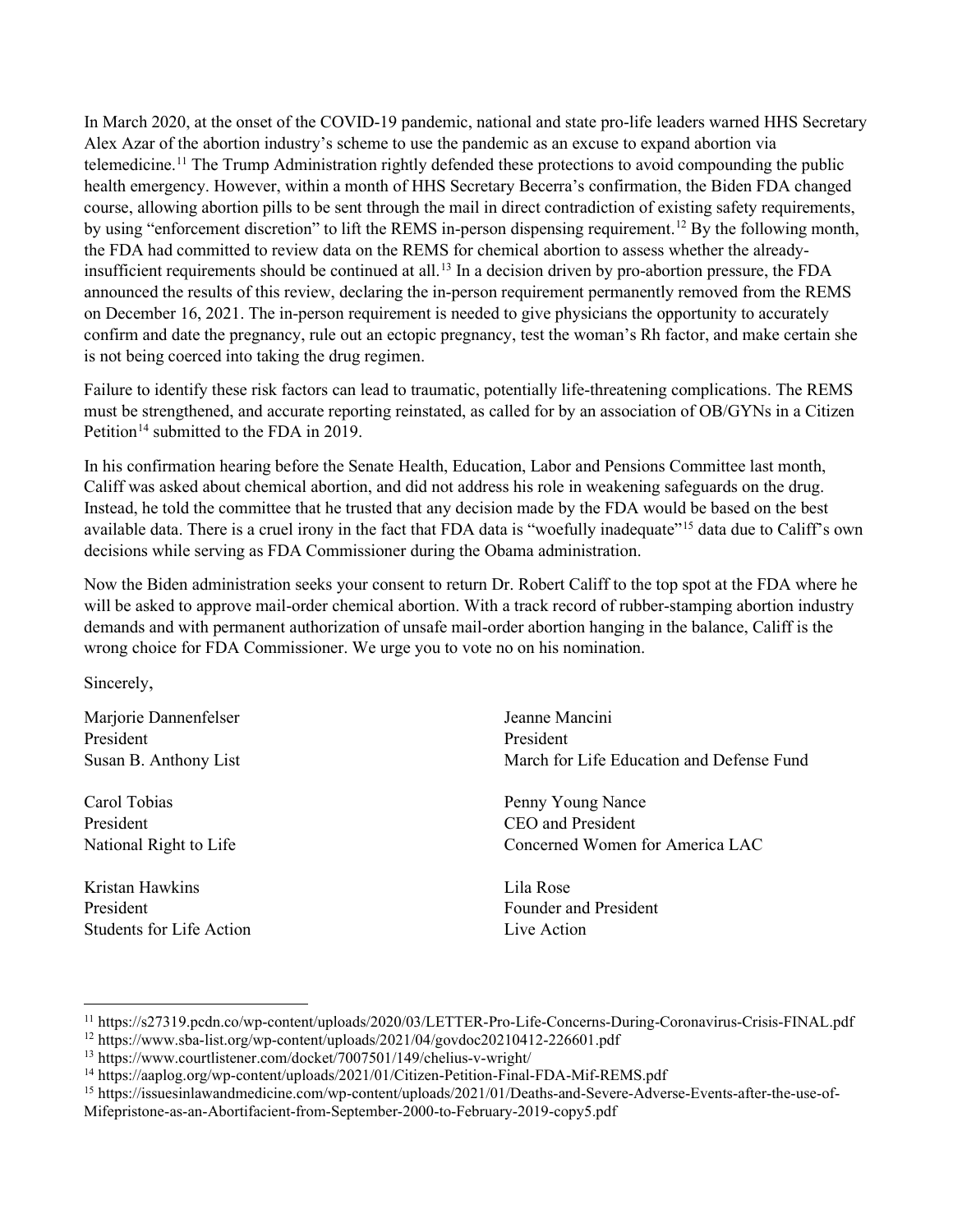Catherine Glenn Foster President & CEO Americans United for Life

Craig DeRoche President & CEO Family Policy Alliance

Star Parker President Center for Urban Renewal and Education

Ryan T. Anderson, Ph.D. President The Ethics and Public Policy Center

Donna J. Harrison M.D. CEO American Association of Pro-Life Obstetricians and Gynecologists

Felicia Pricenor, Esq. Director of Government Affairs March for Life Action

Jor-El Godsey President Heartbeat International

Bradley Mattes President Life Issues Institute

Amber S. Haskew Director of Public Policy Liberty Counsel Action

Steven Ertelt **Editor** LifeNews.com

Eric J. Scheidler Executive Director Pro-Life Action League

Alexandra Snyder, Esq. CEO Life Legal Defense Foundation

Brian Burch President CatholicVote

Abby Johnson Founder & CEO And Then There Were None

Colleen Holcomb President Eagle Forum

Jessica Anderson Executive Director Heritage Action for America

Thomas A. Glessner, J.D. President National Institute of Family and Life Advocates (NIFLA)

Travis Weber Vice President of Policy & Government Affairs Family Research Council

Austin Ruse President Center for Family and Human Rights (C-Fam)

Mr. C. Preston Noell III President Tradition, Family, Property, Inc.

Jordan Sekulow Executive Director American Center for Law and Justice

David Nammo Executive Director & CEO Christian Legal Society

Janet Morana Executive Director Priests for Life

Andrew M. Bath Executive Vice President & General Counsel Thomas More Society